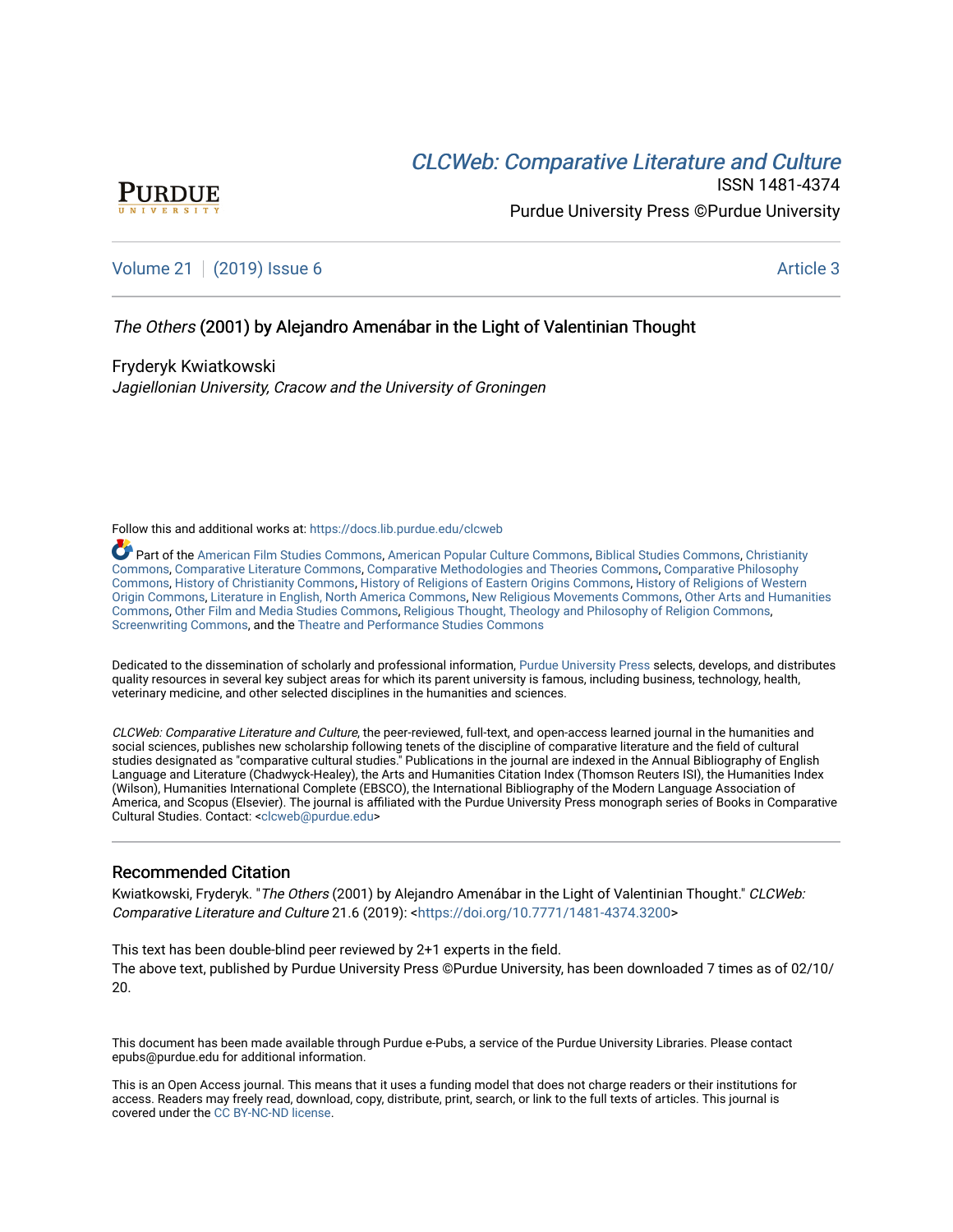**PURDUE** UNIVERSITY PRESS <[http://www.thepress.purdue.edu>](http://www.thepress.purdue.edu/)

# *CLCWeb: Comparative Literature and Culture*

ISSN 1481-4374 [<http://docs.lib.purdue.edu/clcweb>](http://docs.lib.purdue.edu/clcweb) Purdue University Press **©**Purdue University

*CLCWeb: Comparative Literature and Culture*, the peer-reviewed, full-text, and open-access learned journal in the humanities and social sciences, publishes new scholarship following tenets of the discipline of comparative literature and the field of cultural studies designated as "comparative cultural studies." In addition to the publication of articles, the journal publishes review articles of scholarly books and publishes research material in its *Library Series.*  Publications in the journal are indexed in the Annual Bibliography of English Language and Literature (Chadwyck-Healey), the Arts and Humanities Citation Index (Thomson Reuters ISI), the Humanities Index (Wilson), Humanities International Complete (EBSCO), the International Bibliography of the Modern Language Association of America, and Scopus (Elsevier). The journal is affiliated with the Purdue University Press monograph series of Books in Comparative Cultural Studies. Contact: [<clcweb@purdue.edu>](mailto:clcweb@purdue.edu)

# **Volume 21 Issue 6 (September 2019) Article 3 Fryderyk Kwiatkowski,**

**"***The Others* **(2001) by Alejandro Amenábar in the Light of Valentinian Thought"**

<http://docs.lib.purdue.edu/clcweb/vol21/iss6/3>

Contents of *CLCWeb: Comparative Literature and Culture* **21.6 (2019)** [<http://docs.lib.purdue.edu/clcweb/vol21/iss6/>](http://docs.lib.purdue.edu/clcweb/vol21/iss6/)

**Abstract**: The article offers a Valentinian interpretation of the Hollywood film *The Others* (2001). A particular attention is paid to the ways in which cinematic motifs and narrative elements of the film draw on myths, ideas and symbolic imagery present in Valentinian works, especially in the *Gospel of Truth* (NHC I, 3) and the *Gospel of Philip* (NHC II, 3). In the course of the heuristic analysis, the paper argues that although the film employs Valentinian ideas, it depicts different understanding of the world. This issue is addressed in the last part of the article by situating the film within broader contexts that refer to the transformations of religion in the second half of the twentieth century in Western societies.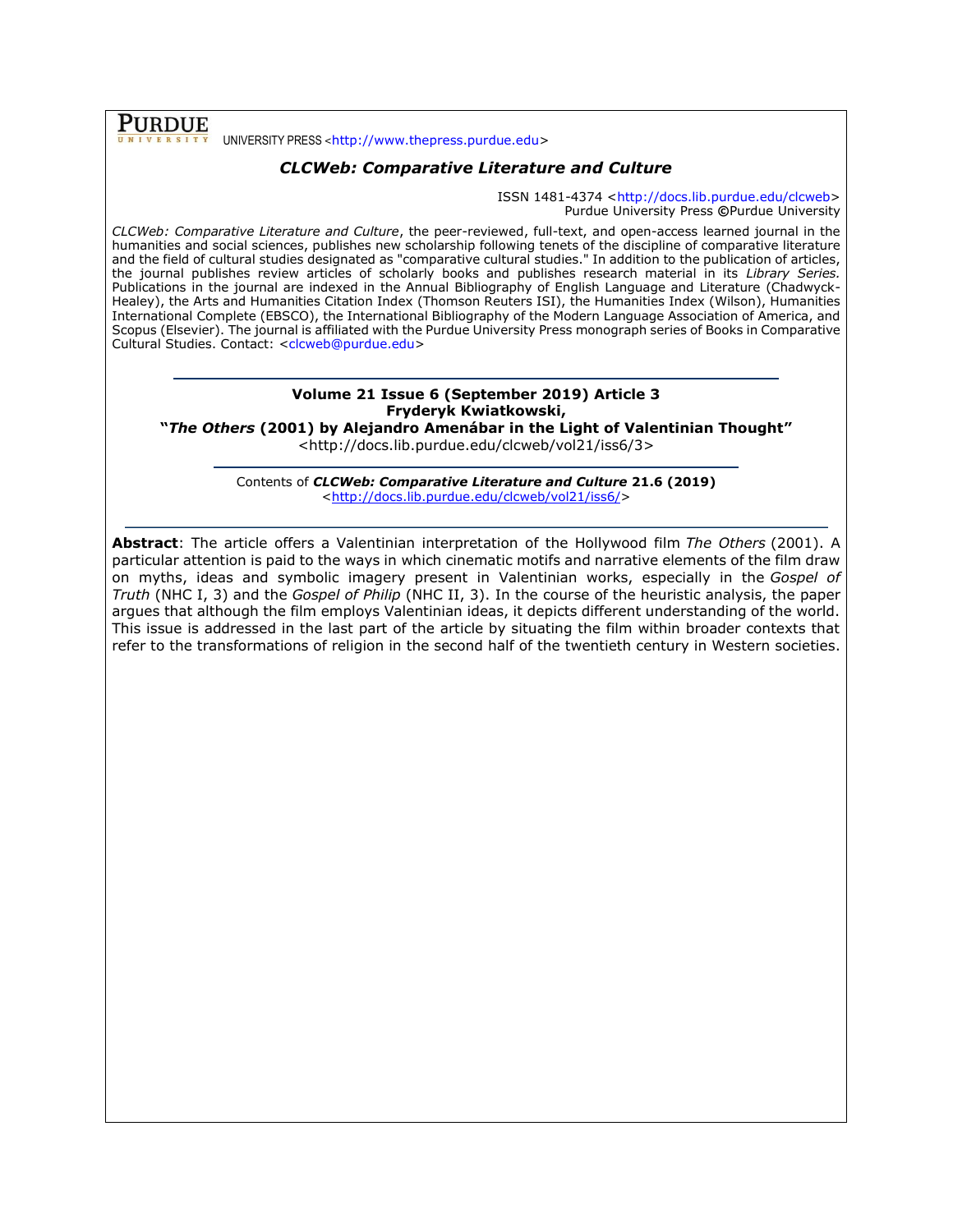# **Fryderyk KWIATKOWSKI**

# *The Others* **(2001) by Alejandro Amenábar in the Light of Valentinian Thought**

## **Introduction**

Many scholars agree that in the past few decades religion has progressively gained importance in the public sphere (Moberg and Granholm 97). Although it has been transformed and mediatized, especially through popular culture (Hjarvard; Moberg and Granholm 104-107), this does not make Western culture less religious, but differently religious (Partridge, "Occulture" 116). In previous research, scholars from the field of religion and film have mostly focused on interpreting films in the light of ideas that stem from major religious traditions, e.g., Christianity, Buddhism, Judaism, Hinduism. The consequences drawn from implementing this approach, however, allow one to seek for other religious narratives which have been vibrantly permeating contemporary popular culture works. This is the case with multiple esoteric currents the influence of which on popular culture has been progressively recognized (Granholm; Hanegraaff, "Alan Moore's"; Kripal; Partridge, *The Re-enchantment*). Moreover, scholars have noted that various motifs, ideas, and even the narrative structure of some Hollywood films of the past three decades can be interpreted in the light of the concept of Gnosticism, or at least through myths and ideas that have been most commonly linked with this category in modern scholarship (Hunt; Verarde; Wilson). If we consider Valentinianism as one of many Gnostic movements, which flourished in Late Antiquity, then we can treat the film *The Others*, directed by Alejandro Amenábar, as part of the Gnostic revival in Hollywood cinema in the 1990s and 2000s (Wilson; Kwiatkowski, "How to"; "Climbing a ladder").

As with many recent films in which Gnostic themes have been noticed, there is no available evidence whether the authors of *The Others* were acquainted with the Valentinian/Gnostic thought when they were making it. For this reason, the comparative approach will be used to highlight similarities and differences between the Valentinian thought and ideas expressed in the film. I will argue that the story presented in *The Others* can be treated as a reinterpreted version of a mythological narrative that stems from early Valentinianism. In order to do so, I will base my scrutiny especially on the *Gospel of Truth*  (NHC I, 3) and the *Gospel of Philip* (NHC II, 3) in that regard that the latter shares or complements the former text concerning metaphysical tenets, symbolic use of language, and concepts.

## **Valentinianism**

Valentinians were thought to be the greatest threat to the early orthodox Church. Scholars, however, have started to uncover methodological limitations with using such classifications as "Valentinian" or "Valentinianism." Firstly, they were used to label a heretical movement and show how this school of thought deviated from what was believed to be a normative Christianity. Thus, as Ismo Dunderberg has demonstrated, "when using the opponents' texts as sources, their bias against Valentinians must constantly be kept in mind. These texts do provide us with essential information about the Valentinian theology, but they are not reliable as a record of what Valentinians really taught and how they behaved" (8–9). Secondly, "Valentinianism" suggests a fixed, static identity of its representatives. The term does not take into account either the division between teaching of Valentinus and his followers, which has to be noted, or the fact that this movement was inherently diverse and developed through time. Moreover, in the available primary sources there is no evidence whether Valentinians referred to themselves as such. These methodological problems should not overshadow the fact that several Valentinian texts share fundamental metaphysical assumptions which allow one to speak about the emergence of a certain school of thought. Nevertheless, for the reasons outlined above and for the purposes of this paper, I will treat the term Valentinianism as a heuristic interpretive tool in order to bring together texts and thinkers for comparison and further analysis. (Lewis 81–2; Linjamaa 192, note 21). This will help to demonstrate similarities between certain ideas formulated in the ancient texts and in the film. By making such comparisons, it will be possible to show that numerous ideas, pictorial metaphors and metaphysical beliefs peculiar to the early Valentinian thought were radically transformed in *The Others*. The outcome of this analysis will lead to the discussion of the general overview of these modifications. In the last part, some suggestions will be made for further research to obtain a better understanding of possible cultural functions that the cinematic reinterpretation of the Valentinian thought may serve for contemporary viewers.

## **Story**

*The Others* tells the story of Grace Stewart and her two children, Anne and Nicholas. While awaiting for the father of the family, Charles, to return from World War Two, she ran a great country house, situated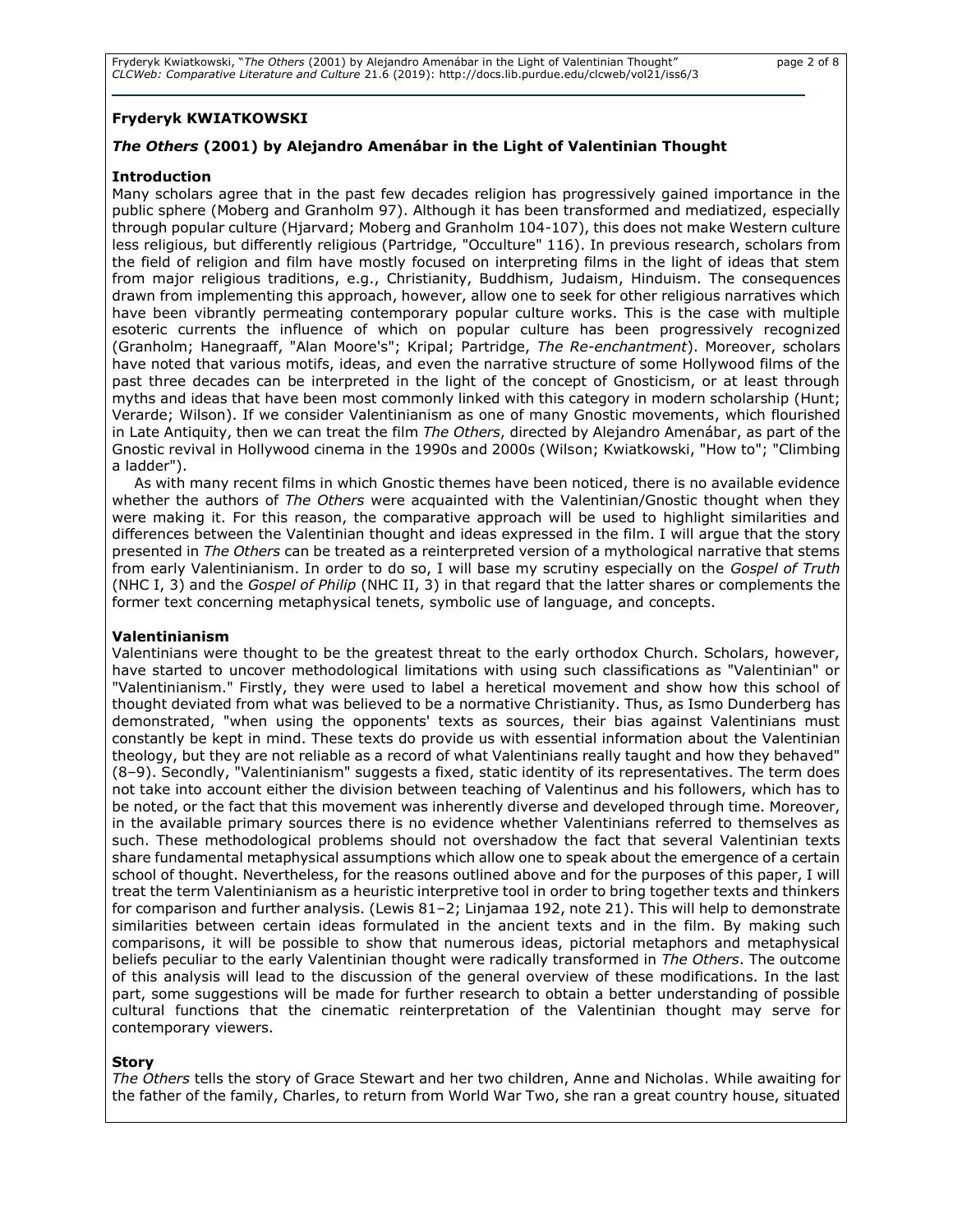Fryderyk Kwiatkowski, "*The Others* (2001) by Alejandro Amenábar in the Light of Valentinian Thought" page 3 of 8 *CLCWeb: Comparative Literature and Culture* 21.6 (2019): http://docs.lib.purdue.edu/clcweb/vol21/iss6/3

on an island, far from the ongoing fighting. The main plot of the film starts with the arrival of three new servants: Bertha Mills, Edmund Tuttle, the gardener, and a mute girl, Lydia. Their presence, however, concurred with a series of strange events that were taking place in the house which led Grace to believe that it was inhabited by ghosts, the eponymous "others." Ultimately, she found out the truth about the intruders and herself due to the actions of the new servants. The twist ending revealed that Grace, while waiting for her husband, had lost her mind, killed her own children, and committed suicide. From that moment onward, they existed as ghosts, but she repressed the knowledge of this and tried to live as if nothing bad had happened. Grace created the illusory place for herself and her children, based on memories from their previous life which, unfortunately, did not bring peace to the phantom family. The others, however, were the living whose world was fused with the realm of ghosts.

#### **Error**

Grace reflects many features of Error and Sophia, two crucial female figures in the Valentinian thought (Rudolph 83-84; Dawson; Layton 250; Dunderberg 244, note 1; Magnusson *Bortom vägs ände*; *Rethinking* 89-92, 179, 181). In the following fragment from the *Gospel of Truth*, we can notice several ideas and metaphorical language associated with Error that can be fruitfully used to elucidate Grace's position in *The Others*:

Inasmuch as the completion of the entirety had searched for the one from whom they had emanated, and the entirety was inside of him – the inconceivable uncontained, who is superior to all thought – ignorance of the father caused agitation and fear. And the agitation grew dense like fog, so that no one could see. Thus error found strength and labored at her matter in emptiness. Without having learned to know the truth, she took up residence in a modelled form, preparing by means of the power, in beauty, a substitute for truth (…) She dwelt in a fog as regards the father, preparing, while she dwelt there, products and forgetfulness and fears, so that them she might beguile those of the middle and take them captive. (NHC I, 3; 17.4-36)

This fragment reveals that the offspring of the Father (the divine), namely the "entirety" or the "aeons" (both terms are used interchangeably in the text), which represent the hypostasised aspects of the divine (van den Broek 159-60), did not know about the origin of their existence. This state of ignorance led to the fear, the production of Error, and eventually to the creation of her material realm. In *The Others*, Grace – similarly to the aeons or Error herself – was also unaware of the origins of her position in the world. While existing as a ghost she repressed the fact that she had killed her children and afterwards committed suicide. Like Error, she fell into the state of oblivion and ignorance leading her to create the deceptive reality. After Grace was transferred into the ghost world, she acted as if nothing had happened and she was still alive – she ran the house, awaited her husband's return from the war, and continued to raise her children who also repressed the memories about the murders. Her state of ignorance and oblivion can be linked with the inexplicable occurrences that started to happen in her house. Not until she received knowledge about the metaphysical position which she held in the world and confronted the fact of her death, could she recognize the illusory reality which she had created. The following fragment from the *Gospel of Philip* fairly well describes Grace's existential condition: "Lack of [acquaintance] is the mother of [all evils]. Lack of acquaintance will lead to [death]: [for] those who existed as a result of the [lack of acquaintance] neither (truly) existed nor [do exist] nor will exist" (NHC II, 3; 83.30-35).

Grace's mansion, situated on an island and isolated from the rest of the world, evokes the void or the empty space in the *Gospel of Truth*, where Error produces her kingdom far away from the centre, namely the Father (Irenaeus, 1.21.4; 2.4.3; Attridge 44). Furthermore, Grace's island was covered with thick fog that never disappeared. This image can be clearly linked with the *Gospel of Truth*, as Error and fog are semantically interconnected with the ideas of ignorance, oblivion (NHC I, 3; 17.10-17). Geoffrey Smith notices that the term "nothingness" in the text occurs especially to describe Error and her domain (75): "for the agitation and forgetfulness and the modeled form of deception were as nothing" (NHC I, 3; 17.24-25); "Error (…) understood nothing" (NHC I, 3; 26.19-23) and "Error is empty, with nothing inside her" (NHC I, 3; 26.26-27). Bentley Layton suggests that the "system of the GTr [*Gospel of Truth*] is strongly antimaterialist, even illusionist, as regards the reality of material structures. One consequence of acquaintance (*gnosis*) with the all-containing divine Father is to see the illusion that there are material things – indeed the illusion of distinction and structure – fade away into nothingness" (250). In the film, fog plays similar role as in the Valentinian scripture. In both cases, it highlights that the realms created by Grace and Error are in a fundamental way separated from the real world and represent illusionary spaces. This is suggested by Grace: "I'm beginning to feel totally cut off from the world. And this fog doesn't exactly help. It's never lasted this long before." The following fragment from the *Gospel of Truth* illuminate her position: "Those who in the midst of all these troubles see nothing,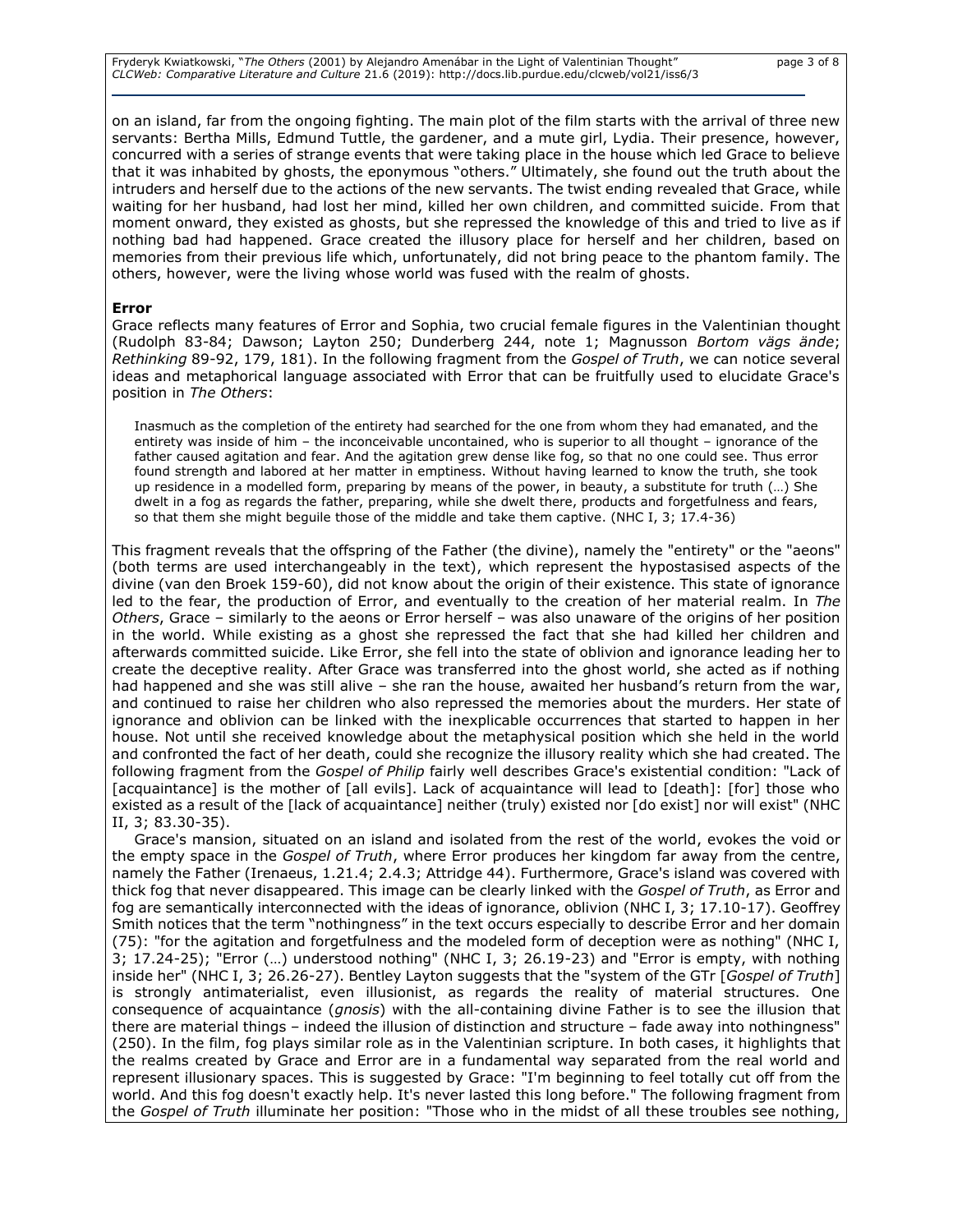for such things are [in fact] nothing. Such are those who have cast off lack of acquaintance from themselves like sleep, considering it to be nothing" (NHC I, 3; 29.26-32). Later in the film, her servants, who already knew that they were all ghosts, also gave their attention to the function of the fog. When Grace was about to go to a village nearby, Bertha Mills concluded that the "fog won't let her get very far." Geoffrey Smith claims that in the *Gospel of Truth* the negative picture of nothingness concerns Error and her dominion, not the matter itself (80). In *The Others*, similarly: the world around Grace is not essentially baleful but was progressively becoming hostile to her because she misinterpreted what was real.

The illusory reality in the *Gospel of Truth* can be interpreted in psychological terms, which are also suitable for use in explaining the reality created by Grace in the film. Layton argues that "The main register of GTr [*Gospel of Truth*] is thus not description of the universe but discussion of knowledge and psychology… In the few passages where mythic cosmology may covertly come into view… the figures and events of myth are psychological" (250). From this perspective, "the origin of error is that the mind, defined as a thinker bringing forth thoughts and perceptions, is projected out, externalized, as an external being bringing forth a world. In the *Gospel of Truth* this is the 'error' that brings forth a nonexistent world of oblivion" (Davies). Thus, the material world can be defined as Error's state of consciousness or a result of a mental distortion because of her ignorance of the Father. In *The Others*, Grace's illusory reality can be also described as her externalised state of mind. It resulted from of a cognitive error, an act she made right after she killed her children and herself. Later, she reflected on this: "At first I couldn't understand... what the pillow was doing in my hands... and why you didn't move. But then I knew. It had happened. I had killed my children. I got the rifle... I put it to my forehead... and I pulled the trigger. Nothing. And then I heard your laughter in the bedroom. You were playing with the pillows, as if nothing had happened." Grace's perception of her afterlife was deceptive because – similarly to Error in the *Gospel of Truth* – of the ignorance and oblivion about the origins of her existence. The idea of knowledge in the Valentinian text and in the film is contextualized differently, however. In the *Gospel of Truth,* Error's lack of knowledge is explained strictly in religious terms, whereas in *The Others* Grace's ignorance alludes to the horrible deeds she committed when she was still alive. Nevertheless, the basic principle remains the same: the lack of knowledge about the metaphysical structure of reality makes the world unbearable, full of terror and pain for those who live in it.

#### **The Heart as an Inn**

The author of the *Gospel of Truth* described living in the counterfeit reality as "when one falls sound asleep and finds oneself in the midst of nightmares: running toward somewhere – powerless to get away while being pursued… sometimes, too, it seems that one is being murdered, though nobody is giving a chase" (NHC I, 3; 29.8-22). Although in the film there are no appalling scenes as these, Grace thought she was haunted by ghosts and found herself in numerous dreadful situations that correspond with the images depicted in the Valentinian text. For instance, at one occasion instead of seeing a face of her daughter she saw the old woman with strange eyes who, as it turned out later, was a psychic medium, one of "the others." In another scene, Grace heard footsteps around the house and piano playing in the room even though she had closed the doors. The haunted house motif in the film evokes the ancient philosophical-religious concept of the "heart as an inn," or in a different translation "heart as a hostel," which can be found, for example, in the *Interpretation of Knowledge* (NHC XI, 1; 6.30-37) and the *Gospel of Philip* (NHC II, 3; 53.11-12). It refers to the idea of the image of the body, the soul, the heart, or the house as an inn that has been taken over by demons. Hippolytus of Rome, the second-third century Christian theologian, encapsulates this idea in the following way: "Now this 'material person' is in their view a 'hostel,' as it were, or dwelling – sometimes of the soul alone, at other times of a soul and demons, and sometimes of the soul and rational principles. These are the rational principles scattered from above into this world away from the common fruit of the fullness and Wisdom [Sophia]. They dwell with the soul in a body of dust, whenever the demons do not inhabit the soul (VI, 34:6). In the film, Grace's estate can be viewed in the light of the concept of the heart as an inn. Before she realized her position in the world, she identified "the others" inhabiting her house precisely as evil spirits.

In the *Gospel of Truth*, the world of Error is pictured as a dark place and contrasted with the illuminating light of knowledge: "As with one person's ignorance (of another) – when one becomes acquainted, ignorance of the other passes away of its own accord; and as with darkness, which passes away when light appears so also lack passes away in completion, … and it is by acquaintance that all will purify themselves out of multiplicity into unity, consuming matter within themselves as fire, and darkness by light" (NHC I, 3; 24.32-25.19). We can observe a similar opposition between darkness and light in *The Others*. Firstly, the illusory world in the film is represented by the island shrouded in mist and, especially, Grace's house, which was plunged into darkness and pictured as gloomy and dreary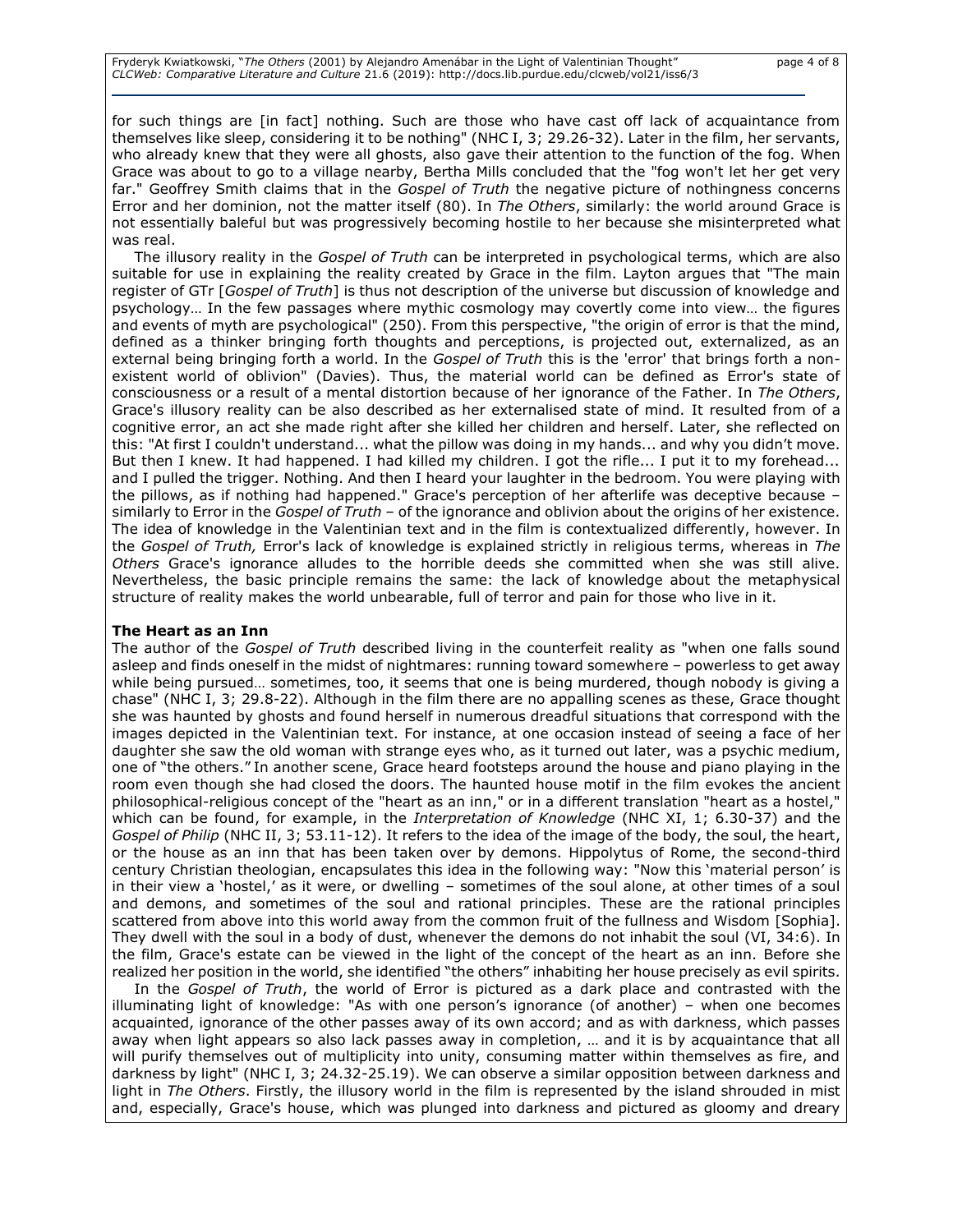Fryderyk Kwiatkowski, "*The Others* (2001) by Alejandro Amenábar in the Light of Valentinian Thought" page 5 of 8 *CLCWeb: Comparative Literature and Culture* 21.6 (2019): http://docs.lib.purdue.edu/clcweb/vol21/iss6/3

from the outside. As the sun came up every day, she covered the windows with curtains in rooms where her children were about to stay. Grace explained to her servants that Anne and Nicholas suffered from an allergy to sunlight. If this routine is to be interpreted symbolically, then it would be in line with the *Gospel of Truth*. Grace's aversion to light as well as the way how her house was depicted in the film defines her state of ignorance and resembles Error's world of matter, which is not only "nothingness" but also "darkness" (NHC I, 3; 18.16-18, 24.33-38, 25.15-19). The association with the material realm from the *Gospel of Truth* can be further strengthened by Grace's own words. She characterises the time spend on the island as living in "darkness" and being in a "prison."

#### **Emotions as the Basis for the Creation of the World**

Both in the *Gospel of Truth* and *The Others* emotions lead to the creation of illusory realities. In the ancient text, Error's agitation, fear, and forgetfulness, caused by her ignorance, formed the basis of matter (NHC I, 3; 17.4-36). In the film, it is suggested that while Grace was waiting for her husband, she gradually felt more anxious and secluded on the island. In a spiritualist session, the old woman, one of "the others," explains that this eventually caused her to get mad.

In this context, it is also fruitful to refer to a theory of emotions understood as the foundation of matter, which was later developed by the followers of Valentinus. In the account of Irenaeus about the Valentinian myth of Sophia, she experienced "affection" or "love" (*storgē*) and despair (*agōn*) because she separated from her partner, Desire. Grace's emotions, viewed as the basis for her deceptive reality, were also caused by her separation from her spouse. Furthermore, Grace, in the similar way as Valentinian Sophia, violated the conventional expectations associated with women and decided to act on her own, without her consort, which resulted in the creation of the false world. Another link between Grace and Sophia pertains to the semantic relationship between the two names in the Valentinian *Tripartite Tractate* (NHC I, 5). In the text, the name "Grace" is identified with Silence, Thought, and Sophia (NHC I, 5; 57.3-7).

#### **Error's Earthly Agent**

In the light of the Valentinian thought, Grace can also be compared to the ignorant human being who adheres the law of the Old Testament and acts in favour of Error. Magnusson notes that in the *Gospel of Truth* the Old Testament is associated with the Sabbath, which should be regarded as the representation of the cosmic world (*Rethinking* 179). Since Error is presented as a negative and aggressive figure, it would be conflicting if any law established due to her creation could be regarded as rightful whatsoever. In *The Others*, Grace was depicted as strict and pious Catholic, a believer in the harsh law of Yahweh. She quoted passages from the Old Testament numerous times, especially of those which illustrate God as an exacting being who condemns disobedient believers to suffering. For instance, Grace referred to the story from Genesis in which Yahweh called the cherubim with a flaming sword to expel Adam and Eve from Eden and to the story of Abraham and the sacrifice of Isaac. She also asked Nicholas to elaborate on the metaphysical structure of the hell she had believed to be the correct one. Her son said that limbo comprises one of its parts and Grace added that it is "[a]t the centre of the Earth. Where it's very, very hot. That's where children go who tell lies. But not for a few days, oh no. No, they're damned, forever." It can be said that Grace used the letter of the Bible in order to legitimise her parental power over the children and to make them more obedient. She is mostly focused on stirring up the fear over Anne and Nicholas in order to prevent them from breaking the rules she established. Thus, Grace resembles certain features of Error, the fallen Sophia, and the ignorant human being from the *Gospel of Truth* who unwittingly works in favour of Error.

#### **Proponents of Gnosis**

In the *Gospel of Truth*, the receipt of "Gnosis" (gr. "knowledge," "investigation," "insight") entails a completely new way of perceiving reality. In many ancient philosophical-religious Hellenistic writings, the term was broadly used as a reference to the salvific knowledge which concerned the divine sphere, the true nature of things, human origins, and God himself. It was not perceived as a result of rational thinking but of an inner enlightenment, a divine revelation which comes from the higher world. This knowledge involves a discovery that the human nature and his origins is God himself (Hanegraaff, "Gnosis" 381–85; van den Broek 2–3).

According to Anne McGuire, the *Gospel of Truth* "proclaims the good news of conversion for those who have already turned, sets forth a vision of their place in the Father and in relation to the Son, and exhorts them to awaken those who still sleep to their true relation to the Father, the Son, and the rest of the Entirety" (354). When relating this passage and the idea of Gnosis to the film, we could say that Grace's servants represent the awakened ones from the *Gospel of Truth* whose mission is to enlighten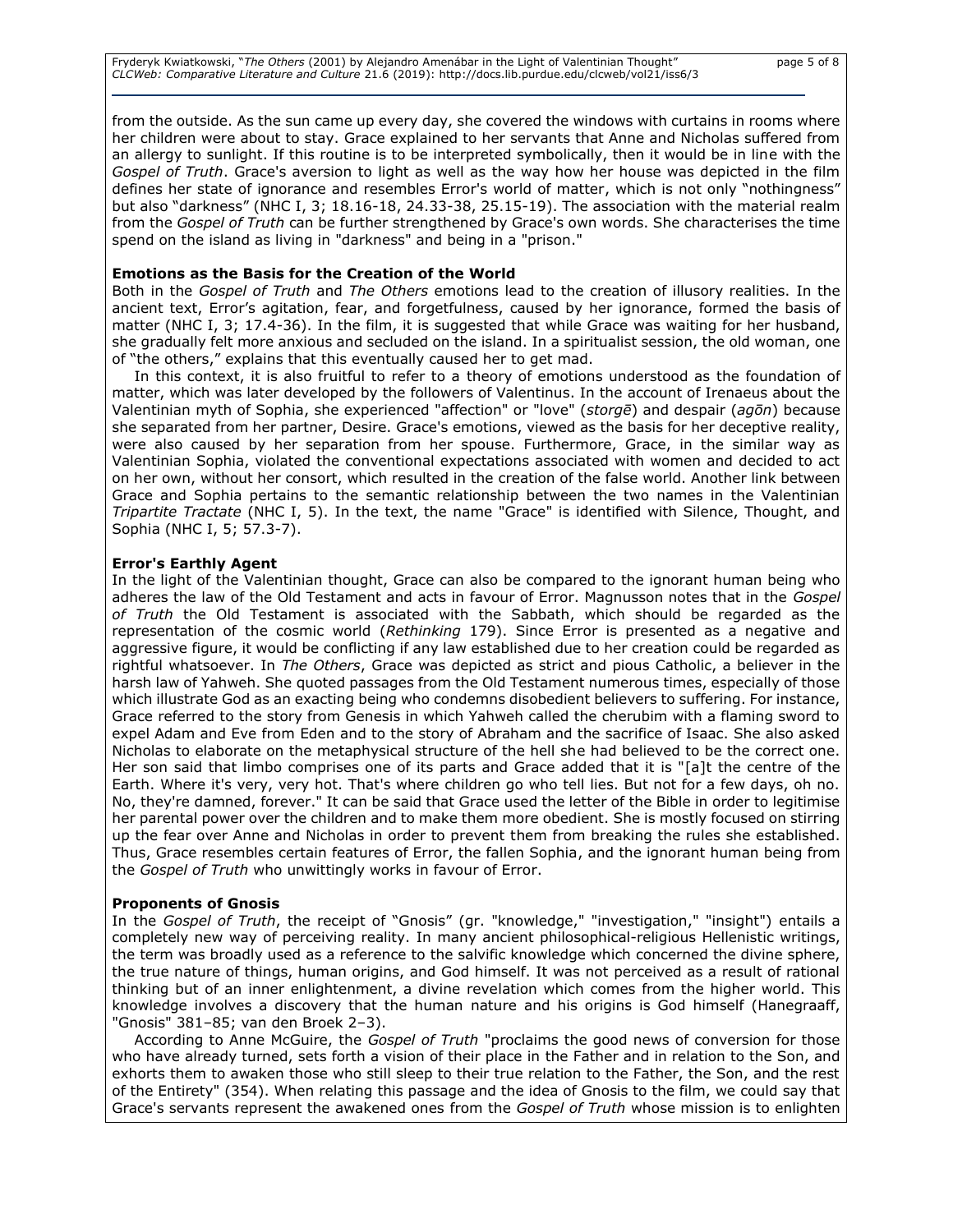those who live in ignorance. The film suggests that Grace could not have recognised her position in the world if it had not been for the actions of her servants who had possessed the knowledge about the ghost world. Through them, she received the knowledge about the origins of the fake reality she had created for herself and her children, and learned that the realms of living and the dead intermingle.

Einar Thomassen elaborates that in the *Gospel of Truth*, those who obtained knowledge from the Savior "find themselves, through paradoxical grace, to be nothing. From the same point of view, however, they may now also see themselves as having not yet come truly into existence" (155). In line with this interpretation, Grace's earthly existence was also nullified after she received the knowledge and she found herself in a paradoxical state occupying a status between the living and the dead. Thus, in the same way as Gnosis has a transformative effect on its recipient in the *Gospel of Truth* Grace's obtainment of knowledge about herself completely reoriented her perspective towards reality. What she had believed to be only a phantom, namely that the intruders who appeared to be living people, actually did exist. And what she had thought to be real, namely that she was a living person, turned out to be false. In the final sequence, Grace states that "No one can make us leave this house," which is followed by the scene of the estate filled with light. Her children recognise that sunlight does not cause any injury to them anymore. At this point, we can note striking similarities with the illustrative passage from the *Gospel of Truth*: "As with one person's ignorance [of another] – when one becomes acquainted, ignorance of the other passes away of its own accord, and as with darkness, which passes away when light appears; so also lack passes away in completion" (NHC, I, 3; 24.32-25.3; see also NHC II, 3; 85.21-29; NHC II, 3; 77.15-26). As I previously mentioned, conversely to its original ancient expressions, Gnosis in Amenábar's film does not have liberating effect for the main characters. This is symbolically suggested by the final shot in which Grace and her children stand at the window of their house. Although Grace gained access to the uncharted, new world, she cannot comprehend its metaphysical structure and her position within, contrarily to ancient Gnostic or Valentinian spiritual. Rather, she attaches to what remained after the world which she once knew.

### **In a Gnostic limbo**

Despite commonalities between the philosophical tenets behind the Valentinian thought and the world presented in *The Others*, the ultimate worldviews stemming from both works are radically different. The truth Grace discovered about herself and her past was neither an ennobling nor an exalting experience, as one could say about Gnostics or Valentinians who believed they shared a particle of God. This "Gnosis" did not give Grace spiritual liberation, but rather left her more perplexed and disoriented. The metaphysical structure of reality or its teleology has become even more mysterious to her than before. Grace found herself without any clue how the reality around her should be viewed, and what its structure and meaning is. In the *Gospel of Philip*, we can find the idea of a "midpoint" which fairly well describes the position of Grace. According to the text, "after this world, there are evils that are truly evil – the thing called 'midpoint.' It is death. While we exist in this world we must acquire resurrection, so that when we put off the flesh we might be found in repose and walk in the midpoint" (NHC II, 3; 66.13-20). Ultimately, Grace's existence was depicted as if she ended in a place of death and for the main part of the narrative, it seemed it was inhabited by hostile beings. She became entrapped between the material and immaterial world, the living and the dead. If we agree that the island along with Grace's estate can be viewed as a symbolic representation of the material world from the Valentinian thought, then it is also worth mentioning the idea of the "pit" formulated in the *Gospel of Truth* (NHC I, 3; 32.18-31), the *Interpretation of Knowledge* (NHC XI, 1; 10.27-34), or in the *Tripartite Tractate* (NHC I, 5). In the *Gospel of Truth* as well as in the *Interpretation of Knowledge*, the allegory of the pit is used to picture the Sabbath, cosmos and toils of human existence. In the *Tripartite Tractate*, it is more akin to the concept of "midpoint" from the *Gospel of Philip*. In the former text, it is said that the "pit of ignorance" is also called "the Outer Darkness," "Chaos," "Hades," and "the Abyss" (NHC I, 5; 89.24-28). One could say that the reason why Grace was taken to the perplexing realm situated between the living and the dead was because of her bad deeds: murders and suicide. However, Bertha Mills and other servants were also transferred to the same strange world as Grace but the film makes no suggestions as to whether they committed things as terrifying as Grace when they were still alive.

## **Conclusions**

In this paper, my major concern was to depict that *The Others* incorporates many mythological ideas formulated in two fundamental Valentinian texts: the *Gospel of Truth* and the *Gospel of Philip*. Their pessimistic reinterpretations, however, provide nourishing food for thought. How these alterations can be elucidated and what particular cultural functions might they play for contemporary Western audiences? Why these ideas, which stem from the phenomenon recognized as heretical and suppressed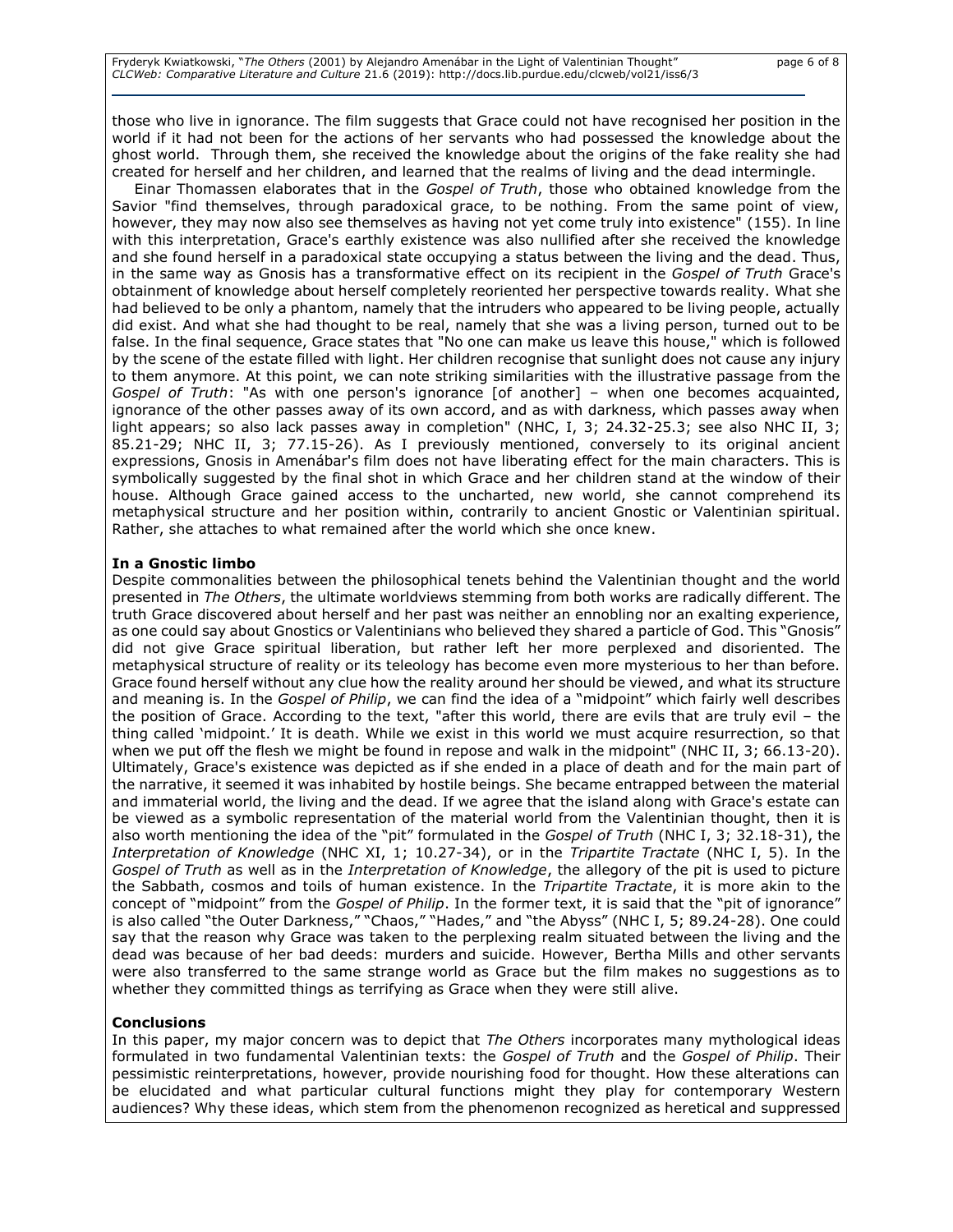Fryderyk Kwiatkowski, "*The Others* (2001) by Alejandro Amenábar in the Light of Valentinian Thought" page 7 of 8 *CLCWeb: Comparative Literature and Culture* 21.6 (2019): http://docs.lib.purdue.edu/clcweb/vol21/iss6/3

over the centuries in Western culture, have become attractive to Western viewers? While this essay is not the place to address these complex issues, we can at least suggest a few contexts for further exploration in order to contextualize the findings presented in this essay and better understand the affinities between ancient Gnostic thought and contemporary popular culture: Gnosticism as a form of counter-memory of the Christian past used by individuals to reconnect with Christianity (Dillon 277); post-Christian spirituality, especially of Generation X and Y (Beaudoin; Houtman and Aupers; Mabry; Possamai); occulture (Partridge, *The Re-enchantment;* "Occulture is Ordinary"); psychologization of religion and sacralisation of psychology (Hanegraaff, "The New Age" 378) or the "postmodern sacred" (McAvan). This list should not be, on any account, treated as an exhaustive one. My intention is to show with how many ongoing processes mythical Gnostic ideas in popular culture can be connected to and further examined in order to assess its cultural significance.

#### **Works Cited**

Attridge, Harold W., editor. *Nag Hammadi Codex I (The Jung Codex): Notes*. Brill, 1985.

Beaudoin, Tom. *Virtual Faith: The Irreverent Spiritual Quest of Generation X.* Jossey-Bass, 1998.

Davies, Stevan. "Gnostic Idealism and the Gospel of Truth*.*" *misericordia.edu*, 1989, [http://users.misericordia.edu/davies/thomas/gnideal.htm.](http://users.misericordia.edu/davies/thomas/gnideal.htm) Accessed 4 April 2019.

Dawson, David. *Allegorical Readers and Cultural Revision in Ancient Alexandria*. U of California P, 1992.

Dillon, Matthew J. "Symbolic Loss, Memory, and Modernization in the Reception of Gnosticism." *Gnosis*, vol. 1, no. 1, 2016, pp. 276-309.

Dunderberg, Ismo. *Beyond Gnosticism: Myth, Lifestyle, and Society in the School of Valentinus*. Columbia UP, 2008. *Gospel of Philip* (NHC II, 3). Translated by Bentley Layton. *The Gnostic Scriptures.* Doubleday, 1987, pp. 325-353.

*Gospel of Truth* (NHC I, 3). Translated by Bentley Layton. *The Gnostic Scriptures.* Doubleday, 1987, pp. 250-264. Granholm, Kennet. "The Secular, the Post-Secular, and the Esoteric in the Public Sphere." *Contemporary Esotericism*, edited by Egil Asprem and Kennet Granholm, Routledge, 2014, pp. 309-329.

Hanegraaff, Wouter. "Gnosis." *The Cambridge Handbook of Western Mysticism and Esotericism*, edited by Glenn Alexander Magee. Cambridge UP, 2016, pp. 381-392.

---. "The New Age Movement and the Esoteric Tradition." *Gnosis and Hermeticism from Antiquity to Modern Times*, edited by Roelof van den Broek and Wouter Hanegraaff, SUNY, 1998, pp. 359-389.

Helderman, Jan. "Isis as Plane in the Gospel of Truth." *Gnosis and Gnosticism: Papers Read at the Eighth International Conference on Patristic Studies (Oxford, September 3rd-8th 1979)*, edited by Martin Krause, Brill, 1981, pp. 26- 47.

Hippolytus, *Refutation of All Heresies*. Translated by David M. Litwa. SBL Press, 2016.

Hjarvard, Stig. "The Mediatization of Religion: A Theory of the Media as an Agent of Religious Change." Academia.edu, 2006,

[https://www.academia.edu/30667681/The\\_mediatization\\_of\\_religion\\_A\\_theory\\_of\\_the\\_media\\_as\\_agents\\_of\\_r](https://www.academia.edu/30667681/The_mediatization_of_religion_A_theory_of_the_media_as_agents_of_religious_change) [eligious\\_change.](https://www.academia.edu/30667681/The_mediatization_of_religion_A_theory_of_the_media_as_agents_of_religious_change) Accessed 4 April 2019.

Hunt, David P. "The Sleeper Awakes. Gnosis and Authenticity in The Matrix." *Faith, Film and Philosophy: Big Ideas on the Big Screen*, edited by Douglas R. Geivett and James S. Spiegel, InterVarsity Press, 2009, pp. 89–106.

*Interpretation of Knowledge* (NHC XI, 1). Translated by John D. Turner. *The Nag Hammadi Library in English*, edited by James M. Robinson, Brill, 1988, pp. 473-480.

Grant, Robert McQueen. *Irenaeus of Lyons*. Routledge, 1997.

Kripal, Jeffrey J. *Mutants and Mystics: Science Fiction, Superhero Comics, and the Paranormal*. U of Chicago P, 2011. Kwiatkowski, Fryderyk. "Climbing a ladder to heaven. Gnostic vision of the world in Jacob's Ladder (1990)." *Journal* 

*of Religion and Film*, vol. 19, no. 2, 2015, pp. 1-32. ---. "How to Attain Liberation From a False World? The Gnostic Myth of Sophia in Dark City (1998)." *Journal of Religion and Film*, vol. 21, no. 1, 2017, pp. 1-33.

Houtman, Dick, and Stef Aupers. "The Spiritual Turn and the Decline of Tradition: The Spread of Post-Christian Spirituality in 14 Western Countries, 1981–2000." *Journal for the Scientific Study of Religion*, vol. 46, no. 3, 2007, pp. 305-320.

Hunt, David P. "The Sleeper Awakes: Gnosis and Authenticity in The Matrix." *Faith, Film and Philosophy: Big Ideas on the Big Screen*, edited by Douglas R. Geivett and James S. Spiegel, InterVarsity Press, 2009, pp. 89–106.

Layton, Bentley. *The Gnostic Scriptures*. Doubleday, 1987.

Lewis, Nicola Denzey. *Introduction to "Gnosticism": Ancient Voices, Christian Worlds*. Oxford UP, 2013.

- Linjamaa, Paul. "The Pit and the Day from Above: Sabbath-Symbolism in the Gospel of Truth and the Interpretation of Knowledge." *Svensk Exegetisk Arsbok*, no. 80, 2015, pp. 187-206.
- Mabry, John R. "The Gnostic Generation: Understanding and Ministering to Generation X." *Presence: An International Journal of Spiritual Direction*, vol. 5, no. 2, 1999, pp. 35-47.

Magnusson, Jörgen. "Bortom vägs ände, eller klarsyntheten som förblindade: En analys av en så kallad akosmisk etik i Sanningens evangelium från Nag Hammadi." *Svensk Exegetisk Arsbok*, no. 77, 2012, pp. 225-254.

. Rethinking the Gospel of Truth: A study of its eastern Valentinian setting. 2006. Uppsala Universitet, PhD dissertation.

McAvan, Emily. *The Postmodern Sacred: Popular Culture Spirituality in the Science Fiction, Fantasy and Urban Fantasy Genres*. McFarland & Company, 2012.